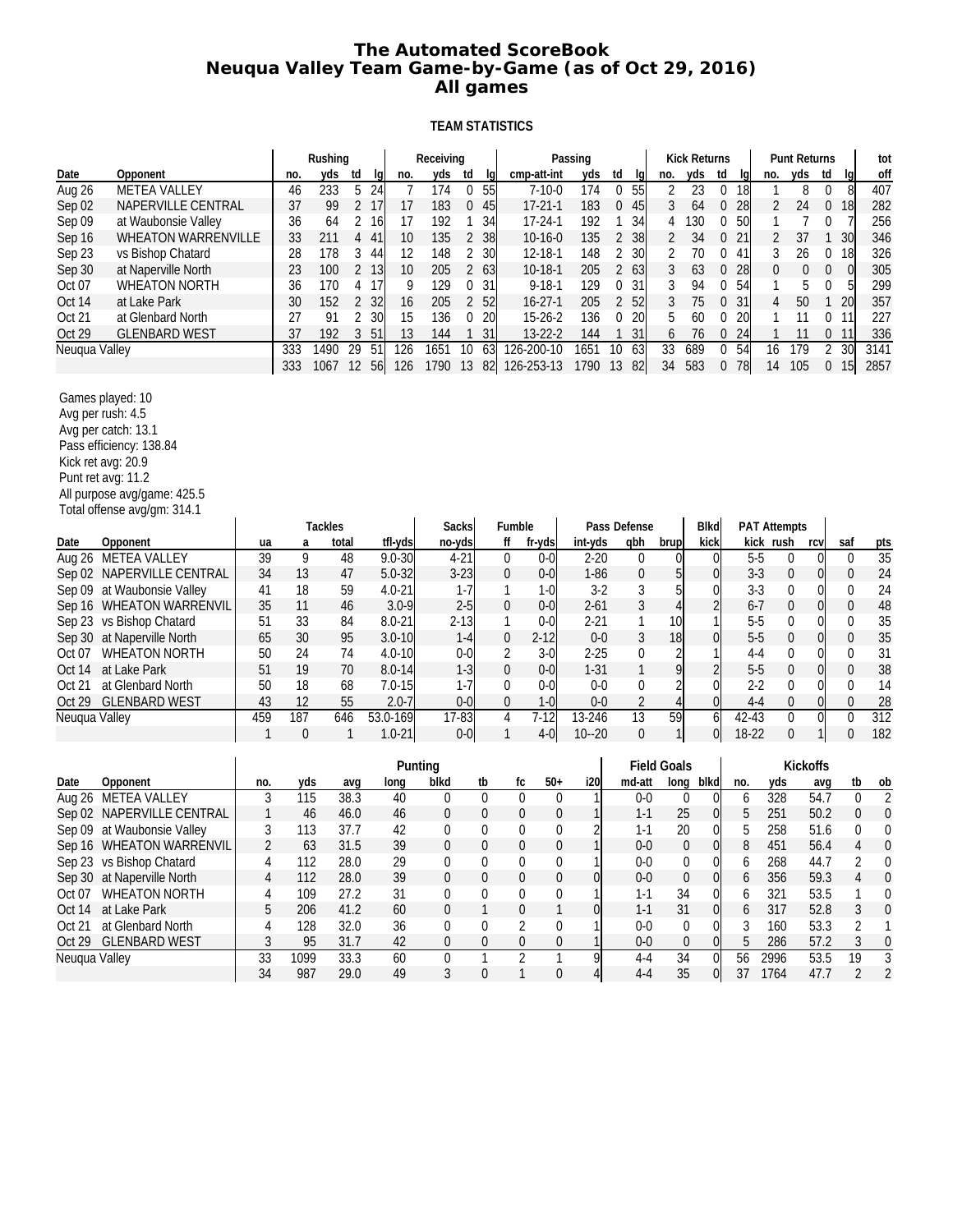#### **The Automated ScoreBook Neuqua Valley Overall Team Statistics (as of Oct 29, 2016) All games**

| <b>Team Statistics</b>      |     |     |                 |                 |               | <b>NVHS</b>      | <b>OPP</b>          |
|-----------------------------|-----|-----|-----------------|-----------------|---------------|------------------|---------------------|
| <b>SCORING</b>              |     |     |                 |                 |               | $\overline{312}$ | $\overline{182}$    |
| Points Per Game             |     |     |                 |                 |               | 31.2             | 18.2                |
| <b>FIRST DOWNS</b>          |     |     |                 |                 |               | 160              | 148                 |
| Rushing                     |     |     |                 |                 |               | 83               | 58                  |
| Passing                     |     |     |                 |                 |               | 69               | 73                  |
| Penalty                     |     |     |                 |                 |               | 8                | 17                  |
|                             |     |     |                 |                 |               | 1490             |                     |
| RUSHING YARDAGE             |     |     |                 |                 |               |                  | 1067                |
| Yards gained rushing        |     |     |                 |                 |               | 1723             | 1260                |
| Yards lost rushing          |     |     |                 |                 |               | 233              | 193                 |
| <b>Rushing Attempts</b>     |     |     |                 |                 |               | 333              | 333                 |
| Average Per Rush            |     |     |                 |                 |               | 4.5              | 3.2                 |
| Average Per Game            |     |     |                 |                 |               | 149.0            | 106.7               |
| <b>TDs Rushing</b>          |     |     |                 |                 |               | 29               | 12                  |
| PASSING YARDAGE             |     |     |                 |                 |               | 1651             | 1790                |
| Comp-Att-Int                |     |     |                 |                 | 126-200-10    |                  | 126-253-13          |
| Average Per Pass            |     |     |                 |                 |               | 8.3              | 7.1                 |
| Average Per Catch           |     |     |                 |                 |               | 13.1             | 14.2                |
| Average Per Game            |     |     |                 |                 |               | 165.1            | 179.0               |
| TDs Passing                 |     |     |                 |                 |               | 10               | 13                  |
| <b>TOTAL OFFENSE</b>        |     |     |                 |                 |               | 3141             | 2857                |
| Total Plays                 |     |     |                 |                 |               | 533              | 586                 |
| Average Per Play            |     |     |                 |                 |               | 5.9              | 4.9                 |
|                             |     |     |                 |                 |               |                  |                     |
| Average Per Game            |     |     |                 |                 |               | 314.1            | 285.7               |
| KICK RETURNS: #-Yards       |     |     |                 |                 |               | 33-689           | 34-583              |
| PUNT RETURNS: #-Yards       |     |     |                 |                 |               | 16-179           | 14-105              |
| INT RETURNS: #-Yards        |     |     |                 |                 |               | 13-246           | $10 - -20$          |
| KICK RETURN AVERAGE         |     |     |                 |                 |               | 20.9             | 17.1                |
| PUNT RETURN AVERAGE         |     |     |                 |                 |               | 11.2             | 7.5                 |
| INT RETURN AVERAGE          |     |     |                 |                 |               | 18.9             | $-2.0$              |
| <b>FUMBLES-LOST</b>         |     |     |                 |                 |               | $9 - 4$          | $8 - 7$             |
| PENALTIES-Yards             |     |     |                 |                 |               | 77-749           | 44-464              |
| Average Per Game            |     |     |                 |                 |               | 74.9             | 46.4                |
| PUNTS-Yards                 |     |     |                 |                 |               | 33-1099          | 34-987              |
| Average Per Punt            |     |     |                 |                 |               | 33.3             | 29.0                |
| Net punt average            |     |     |                 |                 |               | 29.5             | 23.8                |
| TIME OF POSSESSION/Game     |     |     |                 |                 |               | 23:15            | 24:12               |
| <b>3RD-DOWN Conversions</b> |     |     |                 |                 |               | 41/97            | 57/136              |
| 3rd-Down Pct                |     |     |                 |                 |               | 42%              | 42%                 |
| 4TH-DOWN Conversions        |     |     |                 |                 |               | 11/15            | 16/33               |
| 4th-Down Pct                |     |     |                 |                 |               | 73%              | 48%                 |
| <b>SACKS BY-Yards</b>       |     |     |                 |                 |               | 15-83            | 8-59                |
| <b>MISC YARDS</b>           |     |     |                 |                 |               |                  |                     |
| TOUCHDOWNS SCORED           |     |     |                 |                 |               | 0<br>43          | $\mathcal{O}$<br>25 |
|                             |     |     |                 |                 |               |                  |                     |
| FIELD GOALS-ATTEMPTS        |     |     |                 |                 |               | $4 - 4$          | $4 - 4$             |
| <b>ON-SIDE KICKS</b>        |     |     |                 |                 |               | $0 - 0$          | $0 - 2$             |
| RED-ZONE SCORES             |     |     |                 |                 | $(36-38)95%$  |                  | $(20-24)83%$        |
| RED-ZONE TOUCHDOWNS         |     |     |                 |                 | (32-38) 84%   |                  | $(16-24)$ 67%       |
| PAT-ATTEMPTS                |     |     |                 |                 | $(42-43)$ 98% |                  | $(18-22)$ 82%       |
| <b>ATTENDANCE</b>           |     |     |                 |                 |               | 21413            | 7256                |
| Games/Avg Per Game          |     |     |                 |                 |               | 5/4283           | 4/1814              |
| <b>Neutral Site Games</b>   |     |     |                 |                 |               |                  | 1/0                 |
| Score by Quarters           | 1st | 2nd | 3rd             | 4th             | ОT            | Total            |                     |
| Neuqua Valley               | 84  | 83  | $\overline{58}$ | $\overline{87}$ | 0             | $\overline{312}$ |                     |
| Opponents                   | 21  | 63  | 56              | 42              | 0             | 182              |                     |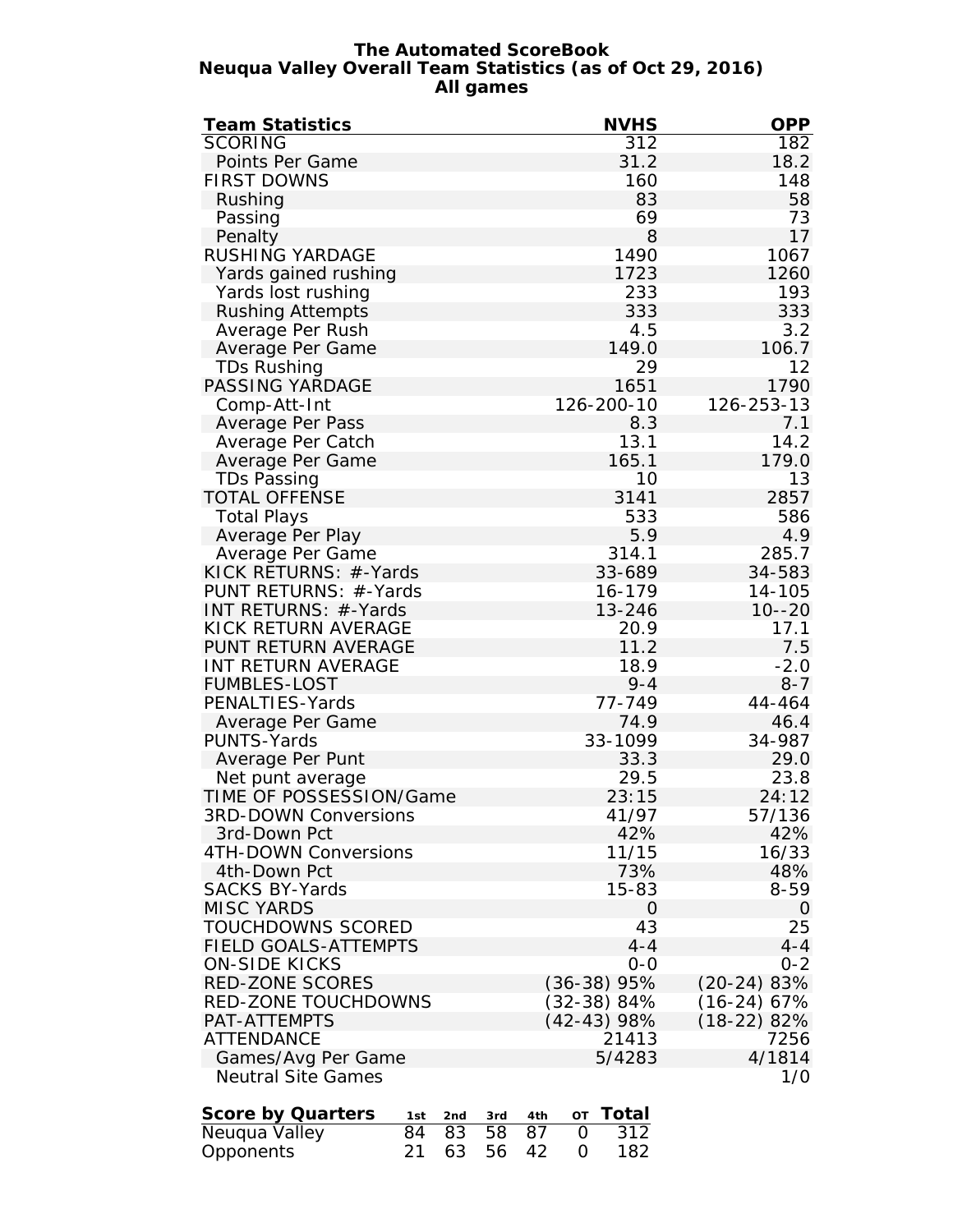### **The Automated ScoreBook Neuqua Valley Overall Defensive Statistics (as of Oct 29, 2016) All games**

|                |                        |                | Tackles        |                | Sacks          | Pass defense |          |                  | Fumbles        | blkd |          |                |                |     |
|----------------|------------------------|----------------|----------------|----------------|----------------|--------------|----------|------------------|----------------|------|----------|----------------|----------------|-----|
| #              | Defensive Leaders      | qp             | ua             | a              | tot            | tfl/yds      | no-yds   | int-yds brup qbh |                |      | rcv-yds  | ff             | kick           | saf |
| $\overline{7}$ | Anthony Ippolito       | 10             | 71             | 18             | 89             | $6.0 - 8$    | $1 - 3$  | $1 - 86$         | $\overline{2}$ |      |          |                | 1              |     |
|                | 11 Jon Rhattigan       | $\mathcal{Q}$  | 62             | 17             | 79             | $9.0 - 25$   | $1 - 2$  | $1 - 10$         |                | 1    |          | 1              |                |     |
| 37             | Casey Larson           | 8              | 33             | 22             | 55             | $3.0 - 18$   | $3 - 17$ |                  |                |      |          |                |                |     |
|                | 35 Tommy Ciesla        | 10             | 28             | 24             | 52             | $11.0 - 43$  | $3 - 20$ |                  | $\mathbf{1}$   | 6    | $1-0$    | 1              |                |     |
| 1              | Isaiah Robertson       | 9              | 36             | 14             | 50             | $1.0 - 4$    |          | $1 - 0$          | 3              |      | $2 - 12$ |                |                |     |
|                | 52 Jackson Keating     | 10             | 28             | 16             | 44             | $6.0 - 30$   | $4 - 26$ |                  | $\mathbf{1}$   |      |          |                | $\overline{2}$ |     |
|                | 46 Jackson Modaff      | 10             | 22             | 12             | 34             | $5.0 - 10$   | $2 - 3$  |                  | 6              |      | $2 - 0$  |                | 2              |     |
| 4              | Joey Elwood            | $\bf{8}$       | 23             | 11             | 34             | $2.0 - 3$    |          | $2 - 1$          | $\overline{4}$ |      |          |                |                |     |
|                | 23 JaQuere Williams    | 8              | 19             | 4              | 23             | $1.0 - 5$    |          | $1 - 5$          | 14             |      |          |                |                |     |
|                | 12 Ryan Wheeler        | 10             | 20             | $\overline{2}$ | 22             |              |          | $4 - 89$         | 10             |      |          |                | $\mathbf{1}$   |     |
|                | 40 Trevor Tesmond      | 8              | 15             | 6              | 21             |              |          | $1 - 25$         | 3              |      |          |                |                |     |
|                | 39 Austin McDonnell    | $\mathcal{Q}$  | 15             | 4              | 19             |              |          |                  | 10             |      |          |                |                |     |
|                | 10 Joshua Krajacic     | $\bf{8}$       | 12             | 6              | 18             | $4.0 - 9$    | $2 - 7$  |                  |                | 3    |          |                |                |     |
|                | 43 Jake Wenz           | $\overline{7}$ | 9              | 9              | 18             | $1.0 - 5$    |          |                  | $\mathbf{1}$   |      |          |                |                |     |
|                | 63 Joseph Backe        | 6              | 12             | 5              | 17             |              |          |                  |                |      |          |                |                |     |
|                | 51 Garrett Haneberg    | 4              | 6              | $\overline{4}$ | 10             |              |          |                  |                |      |          |                |                |     |
|                | 29 Sam Anderson        | 3              | 8              | 1              | 9              |              |          |                  |                |      |          |                |                |     |
|                | 99 Matt Quinn          | 5              | 5              | 3              | $\,8\,$        | $2.0 - 7$    | $1 - 5$  |                  |                |      |          |                |                |     |
|                | 24 Dillon Yates        | 5              | 6              | 1              | 7              |              |          | $1 - 15$         | 3              |      |          |                |                |     |
|                | 44 Michael Baumgardner | 6              | 3              | 3              | 6              |              |          |                  |                |      |          |                |                |     |
|                | 16 Noah Herdman        | 10             | 3              | 1              | 4              |              |          |                  |                |      |          |                |                |     |
|                | 75 Jake Zeiler         | 3              | $\overline{2}$ | $\mathbf{1}$   | 3              |              |          |                  |                |      |          |                |                |     |
|                | 58 Anthony Castillo    | 2              | $\overline{2}$ | 1              | 3              |              |          |                  |                |      |          |                |                |     |
|                | 82 Stephen Ruiz        | 10             |                | $\overline{2}$ | $\overline{c}$ |              |          |                  |                |      |          |                |                |     |
|                | 74 Kevin Luna          | 2              | 2              |                | $\overline{2}$ |              |          |                  |                |      |          |                |                |     |
|                | 54 Alec Castillo       | $\overline{c}$ | $\overline{2}$ |                | $\overline{2}$ |              |          |                  |                |      |          |                |                |     |
| 2              | Owen Piche             | 5              | 1              |                | 1              |              |          |                  |                |      |          |                |                |     |
|                | 57 57                  | 1              | $\mathbf{1}$   |                | $\mathbf{1}$   |              |          |                  |                |      |          |                |                |     |
|                | 20 Samuel Rogers       | 1              | 1              |                | 1              |              |          |                  |                |      |          |                |                |     |
|                | 66 Doug McKissick      | 1              | $\mathbf{1}$   |                | $\mathbf{1}$   |              |          |                  |                |      |          |                |                |     |
|                | 80 Robbie Massie       | 1              | 1              |                | 1              |              |          |                  |                |      |          |                |                |     |
|                | 50 50                  | $\mathbf{1}$   | $\mathbf{1}$   |                | 1              | $1.0 - 1$    |          |                  |                |      |          |                |                |     |
|                | 36 Joshua Earl         | 2              | 1              |                | 1              |              |          |                  |                |      |          |                |                |     |
|                | 30 William Allen       | 1              | $\mathbf{1}$   |                | 1              |              |          |                  |                |      |          |                |                |     |
|                | 90 Kenneth Shultz      | 1              | 1              |                |                |              |          |                  |                |      |          |                |                |     |
|                | 19 Dominic Vittori     | $\overline{c}$ | 1              |                |                |              |          |                  |                |      |          |                |                |     |
|                | TM TEAM                | 4              |                |                | 1              | $1.0 - 1$    |          |                  |                |      | $2 - 0$  | 1              |                |     |
|                | 27 Devin McKeough      | $\mathbf{1}$   | $\mathbf{1}$   |                | 1              |              |          |                  |                |      |          |                |                |     |
|                | 87 Nathan Schaefer     | 1              | 1              |                | 1              |              |          |                  |                |      |          |                |                |     |
|                | 53 Jack Urso           | $\mathbf{1}$   | $\mathbf{1}$   |                | $\mathbf{1}$   |              |          |                  |                |      |          |                |                |     |
|                | 28 Tyler Cristofaro    | 8              | 1              |                | 1              |              |          |                  |                |      |          |                |                |     |
|                | 22 Nicholas Tuma       | $\mathbf{1}$   |                |                |                |              |          | $1 - 15$         |                |      |          |                |                |     |
| 6              | <b>Sterling Gerald</b> | 9              |                |                |                |              |          |                  |                |      |          |                |                |     |
|                | Total                  | 10             | 459            | 187            | 646            | 53-169       | 15-83    | 13-246           | 59             | 13   | $7 - 12$ | $\overline{4}$ | 6              |     |
|                | Opponents              | 10             | $\mathbf{1}$   |                | 1              | $1 - 21$     | $8 - 59$ | $10 - -20$       | $\mathbf{1}$   |      | $4-0$    | $\mathbf{1}$   |                |     |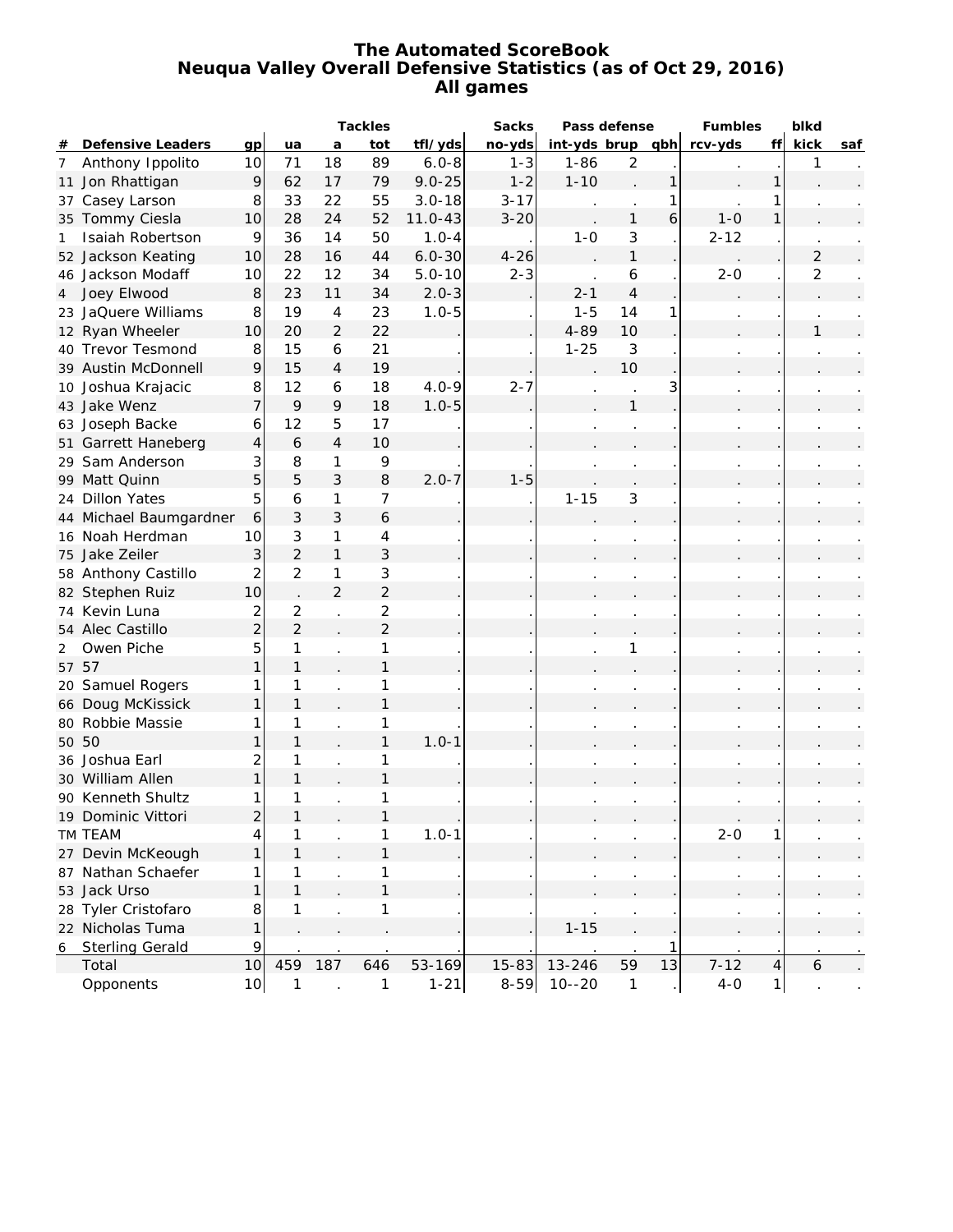### **The Automated ScoreBook Neuqua Valley Overall Individual Statistics (as of Oct 29, 2016) All games**

| Rushing                 | gp             | att            | gain               | loss           | net            | avg            | td             | lq               | avg/g    |               |
|-------------------------|----------------|----------------|--------------------|----------------|----------------|----------------|----------------|------------------|----------|---------------|
| Cameron Raupach         | 10             | 137            | 887                | 49             | 838            | 6.1            | 12             | 51               | 83.8     |               |
| Greg McClellan          | 9              | 40             | 264                | 7              | 257            | 6.4            | $\overline{c}$ | 30               | 28.6     |               |
| Mac Mitchell            | 9              | 32             | 133                | 24             | 109            | 3.4            | $\overline{2}$ | 20               | 12.1     |               |
| Griffen Philgren        | 3              | 16             | 79                 | 1              | 78             | 4.9            | 3              | 12               | 26.0     |               |
| <b>Tyler Cristofaro</b> | 8              | 16             | 68                 | 9              | 59             | 3.7            | $\overline{2}$ | 19               |          | 7.4           |
| Jake Eskoff             | 10             | 15             | 63                 | 21             | 42             | 2.8            | 0              | 13               |          | 4.2           |
| Tommy Ciesla            | 10             | $\overline{1}$ | 35                 | 1              | 34             | 4.9            | 0              | 15               |          | 3.4           |
| Anthony Ippolito        | 10             | 17             | 34                 | $\overline{c}$ | 32             | 1.9            | 5              | $\overline{1}$   |          | 3.2           |
| Myles Gascon            | 1              | $\overline{1}$ | 23                 | $\overline{0}$ | 23             | 3.3            | $\mathbf 0$    | 8                | 23.0     |               |
| Keaton Crocker          | $\overline{2}$ | 5              | 12                 | 3              | 9              | 1.8            | $\mathbf{1}$   | 9                |          | 4.5           |
| Donald Navarro III      | 9              | $\overline{4}$ | 14                 | 6              | 8              | 2.0            | 0              | 8                |          | 0.9           |
| Jackson Keating         | 10             | 3              | 8                  | $\mathbf{1}$   | $\overline{1}$ | 2.3            | $\overline{0}$ | 5                |          | 0.7           |
| Jon Rhattigan           | 9              | 1              | 4                  | $\mathbf{0}$   | 4              | 4.0            | $\mathbf 0$    | 4                |          | 0.4           |
| <b>Austin Rosales</b>   | 1              | $\overline{2}$ | 4                  | 0              | 4              | 2.0            | $\mathbf 0$    | $\overline{c}$   |          | 4.0           |
| Casey Larson            | 8              | 1              | 3                  | $\overline{0}$ | 3              | 3.0            | $\overline{0}$ | 3                |          | 0.4           |
| <b>Dillon Yates</b>     | 5              | 1              | $\overline{2}$     | $\overline{0}$ | $\overline{2}$ | 2.0            | $\overline{0}$ | $\overline{2}$   |          | 0.4           |
| JaQuere Williams        | 8              | 1              | $\mathbf{0}$       | $\overline{a}$ | $-2$           | $-2.0$         | $\mathbf 0$    | $\boldsymbol{0}$ |          | $-0.2$        |
| Jack Bastable           | 10             | 26             | 74                 | 81             | -7             | $-0.3$         | $\overline{c}$ | 13               |          | $-0.7$        |
| Noah Herdman            | 10             | $\overline{2}$ | 16                 | 26             | $-10$          | $-5.0$         | $\mathbf 0$    | 16               |          | $-1.0$        |
| Total                   | 10             | 333            | 1723               | 233            | 1490           | 4.5            | 29             | 51               | 149.0    |               |
| Opponents               | 10             | 333            | 1260               | 193            | 1067           | 3.2            | 12             | 56               | 106.7    |               |
|                         |                |                |                    |                |                |                |                | td               |          |               |
| Passing<br>Jake Eskoff  | gp<br>10       | 158.44         | effic comp-att-int | 65-104-3       | 62.5           | pct            | yds<br>945     | 8                | lg<br>63 | avg/g<br>94.5 |
| Jack Bastable           | 10             | 117.61         |                    | 61-96-7        | 63.5           |                | 706            | $\overline{c}$   | 45       | 70.6          |
| Total                   | 10             | 138.84         |                    | 126-200-10     | 63.0           |                | 1651           | 10               | 63       | 165.1         |
| Opponents               | 10             | 115.91         |                    | 126-253-13     | 49.8           |                | 1790           | 13               | 82       | 179.0         |
|                         |                |                |                    |                |                |                |                |                  |          |               |
| Receiving               | gp             | no.            | yds                | avg            | td             | lg             | avg/g          |                  |          |               |
| Donald Navarro III      | 9              | 45             | 677                | 15.0           | $\overline{4}$ | 63             |                | 75.2             |          |               |
| Isaiah Robertson        | 9              | 29             | 380                | 13.1           | $\overline{4}$ | 55             | 42.2           |                  |          |               |
| <b>Sterling Gerald</b>  | 9              | 15             | 177                | 11.8           | $\mathbf{1}$   | 34             |                | 19.7             |          |               |
| Cameron Raupach         | 10             | 9              | 79                 | 8.8            | 0              | 30             |                | 7.9              |          |               |
| Noah Herdman            | 10             | 8              | 91                 | 11.4           | 0              | 20             |                | 9.1              |          |               |
| Owen Piche              | 5              | $\overline{1}$ | 78                 | 11.1           | 0              | 25             | 15.6           |                  |          |               |
| Greg McClellan          | 9              | 5              | 47                 | 9.4            | $\mathbf 0$    | 15             |                | 5.2              |          |               |
| Miles Rathell           | 3              | 3              | 77                 | 25.7           | 0              | 38             | 25.7           |                  |          |               |
| Mitch Higdon            | $\overline{2}$ | $\overline{a}$ | 20                 | 10.0           | $\mathbf 0$    | 11             |                | 10.0             |          |               |
| Tommy Ciesla            | 10             | $\overline{2}$ | 18                 | 9.0            | 1              | 15             |                | 1.8              |          |               |
| Andrew Sessa            | 1              | 1              | 7                  | 7.0            | 0              | $\overline{1}$ |                | 7.0              |          |               |
| Total                   | 10             | 126            | 1651               | 13.1           | 10             | 63             | 165.1          |                  |          |               |
| Opponents               | 10             | 126            | 1790               | 14.2           | 13             | 82             | 179.0          |                  |          |               |

| Punt Returns            | no.            | yds<br>avg            | td             | Ig |
|-------------------------|----------------|-----------------------|----------------|----|
| Donald Navarro III      | 11             | 70<br>6.4             | 0              | 18 |
| <b>Isaiah Robertson</b> | 3              | 36<br>12.0            | 0              | 18 |
| Jackson Modaff          | 1              | 12<br>12.0            | 0              | 0  |
| Jackson Keating         | 1              | 31<br>31.0            | 1              | 20 |
| Joey Elwood             | $\overline{0}$ | 30<br>0.0             | 1              | 30 |
| Total                   | 16             | 179<br>11.2           | $\overline{2}$ | 30 |
| Opponents               | 14             | 105<br>7.5            | $\overline{0}$ | 15 |
| Interceptions           | no.            | yds<br>avg            | td             | Ig |
| Ryan Wheeler            | 4              | 22.2<br>89            | 0              | 36 |
| Joey Elwood             | $\overline{2}$ | 1<br>0.5              | 0              | 1  |
| <b>Isaiah Robertson</b> | 1              | $\overline{0}$<br>0.0 | 0              | 0  |
| <b>Trevor Tesmond</b>   | 1              | 25<br>25.0            | 0              | 25 |
| JaQuere Williams        | 1              | 5<br>5.0              | 0              | 5  |
| Nicholas Tuma           | 1              | 15<br>15.0            | 0              | 15 |
| <b>Dillon Yates</b>     | 1              | 15<br>15.0            | 0              | 15 |
| Jon Rhattigan           | 1              | 10.0<br>10            | 0              | 10 |
| Anthony Ippolito        | 1              | 86<br>86.0            | 1              | 86 |
| Total                   | 13             | 246<br>18.9           | 1              | 86 |
| Opponents               | 10             | $-20$<br>$-2.0$       | 0              | 25 |
| <b>Kick Returns</b>     | no.            | yds<br>avg            | td             | Ig |
| Donald Navarro III      | 11             | 277<br>25.2           | 0              | 54 |
| <b>Isaiah Robertson</b> | 8              | 229<br>28.6           | 0              | 50 |
| Noah Herdman            | 3              | 7.3<br>22             | 0              | 10 |
| <b>Tyler Cristofaro</b> | 3              | 46<br>15.3            | 0              | 17 |
| Owen Piche              | $\overline{c}$ | 38<br>19.0            | 0              | 20 |
| JaQuere Williams        | $\overline{c}$ | 34<br>17.0            | 0              | 24 |
| Cameron Raupach         | $\overline{a}$ | 21<br>10.5            | 0              | 21 |
| Joey Elwood             | $\overline{1}$ | 14.0<br>14            | 0              | 14 |
| <b>Trevor Tesmond</b>   | 1              | 8<br>8.0              | 0              | 8  |
| Total                   | 33             | 689<br>20.9           | 0              | 54 |
| Opponents               | 34             | 17.1<br>583           | $\overline{0}$ | 78 |
| Fumble Returns          | no.            | yds<br>avg            | td             | Ig |
| Isaiah Robertson        | 1              | 12<br>12.0            | 1              | 12 |
| Total                   | $\overline{1}$ | 12<br>12.0            | $\overline{1}$ | 12 |
| Opponents               | $\overline{0}$ | 0<br>0.0              | $\overline{0}$ | 0  |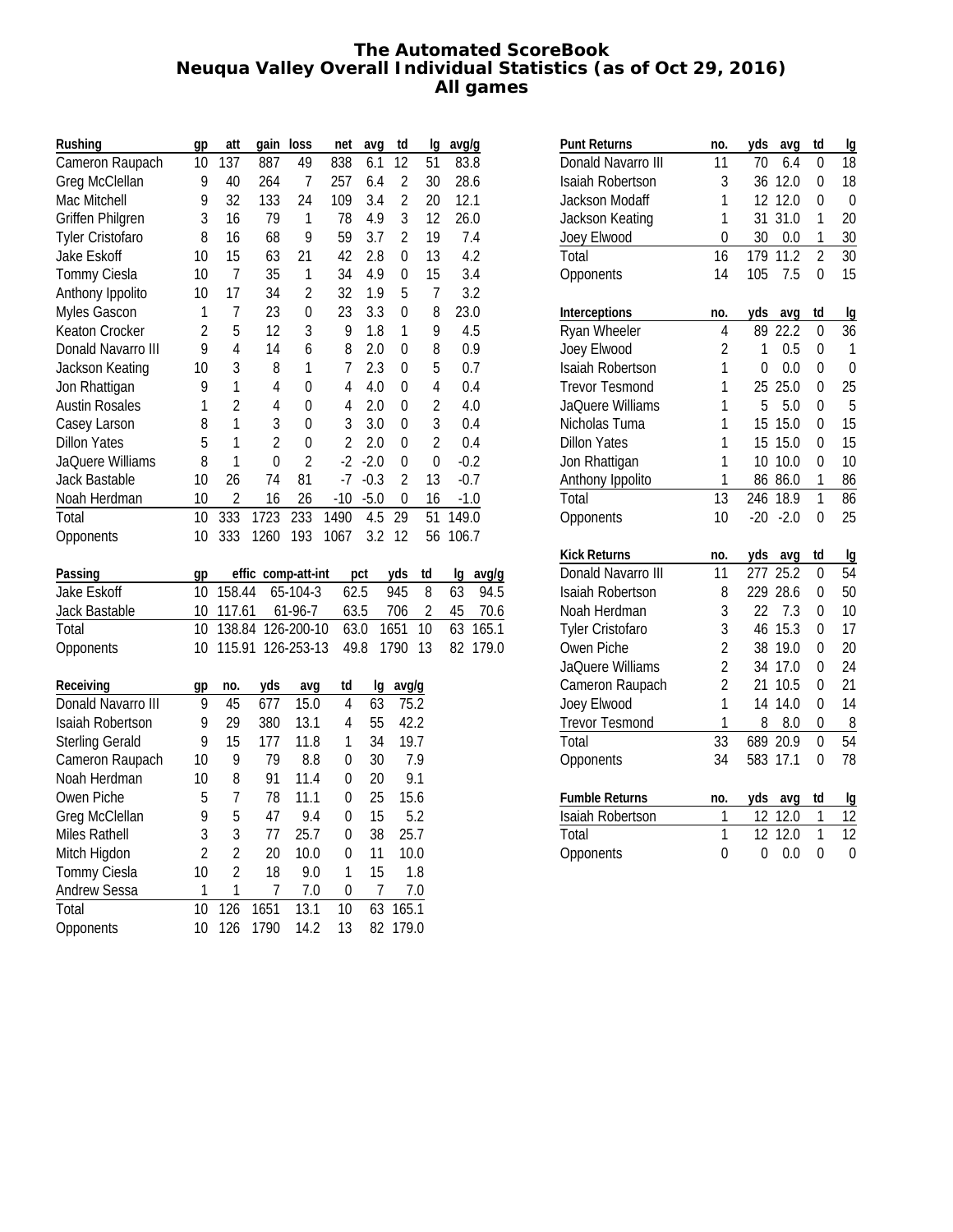# **The Automated ScoreBook Neuqua Valley Overall Individual Statistics (as of Oct 29, 2016) All games**

|                         |                |         |       | PAT  |          |         |     |
|-------------------------|----------------|---------|-------|------|----------|---------|-----|
| Scoring                 | td             | fg      | kick  | rush | rcv pass | dxp saf | pts |
| Cameron Raupach         | 12             |         |       |      |          |         | 72  |
| Stephen Ruiz            |                | $4 - 4$ | 41-42 |      |          |         | 53  |
| Anthony Ippolito        | 6              |         |       |      |          |         | 36  |
| Isaiah Robertson        | 5              |         |       |      |          |         | 30  |
| Donald Navarro III      | 4              |         |       |      |          |         | 24  |
| <b>Griffen Philgren</b> | 3              |         |       |      |          |         | 18  |
| <b>Tyler Cristofaro</b> | $\mathfrak{p}$ |         |       |      |          |         | 12  |
| Greg McClellan          | 2              |         |       |      |          |         | 12  |
| Jack Bastable           | $\mathfrak{p}$ |         |       |      |          |         | 12  |
| Mac Mitchell            | $\mathfrak{p}$ |         |       |      |          |         | 12  |
| <b>Sterling Gerald</b>  |                |         |       |      |          |         | 6   |
| Keaton Crocker          |                |         |       |      |          |         | 6   |
| Joey Elwood             |                |         |       |      |          |         | 6   |
| Jackson Keating         |                |         |       |      |          |         | 6   |
| Tommy Ciesla            |                |         |       |      |          |         | 6   |
| Paul Eichamer           |                |         | 1-1   |      |          |         |     |
| Total                   | 43             | $4 - 4$ | 42-43 |      |          |         | 312 |
| Opponents               | 25             | 4-4     | 18-22 | 0-1  | $1-2$    |         | 182 |

| <b>Total Offense</b>    | g  | plays | rush           | pass         | total          | avg/g  |
|-------------------------|----|-------|----------------|--------------|----------------|--------|
| Jake Eskoff             | 10 | 119   | 42             | 945          | 987            | 98.7   |
| Cameron Raupach         | 10 | 137   | 838            | 0            | 838            | 83.8   |
| <b>Jack Bastable</b>    | 10 | 122   | $-7$           | 706          | 699            | 69.9   |
| Greg McClellan          | 9  | 40    | 257            | 0            | 257            | 28.6   |
| Mac Mitchell            | 9  | 32    | 109            | 0            | 109            | 12.1   |
| <b>Griffen Philgren</b> | 3  | 16    | 78             | 0            | 78             | 26.0   |
| Tyler Cristofaro        | 8  | 16    | 59             | 0            | 59             | 7.4    |
| Tommy Ciesla            | 10 | 7     | 34             | 0            | 34             | 3.4    |
| Anthony Ippolito        | 10 | 17    | 32             | 0            | 32             | 3.2    |
| <b>Myles Gascon</b>     | 1  | 7     | 23             | 0            | 23             | 23.0   |
| Keaton Crocker          | 2  | 5     | 9              | 0            | 9              | 4.5    |
| Donald Navarro III      | 9  | 4     | 8              | 0            | 8              | 0.9    |
| Jackson Keating         | 10 | 3     | 7              | 0            | 7              | 0.7    |
| Jon Rhattigan           | 9  | 1     | 4              | 0            | 4              | 0.4    |
| <b>Austin Rosales</b>   | 1  | 2     | 4              | $\mathbf{0}$ | 4              | 4.0    |
| Casey Larson            | 8  | 1     | 3              | 0            | 3              | 0.4    |
| <b>Dillon Yates</b>     | 5  | 1     | $\mathfrak{p}$ | 0            | $\mathfrak{p}$ | 0.4    |
| JaQuere Williams        | 8  | 1     | $-2$           | $\Omega$     | $-2$           | $-0.2$ |
| Noah Herdman            | 10 | 2     | $-10$          | 0            | $-10$          | $-1.0$ |
| Total                   | 10 | 533   | 1490           | 1651         | 3141           | 314.1  |
| Opponents               | 10 | 586   | 1067           | 1790         | 2857           | 285.7  |
|                         |    |       |                |              |                |        |

| <b>Field Goals</b>         | fg   | pct. 01-19     | 20-29   | 30-39     | 40-49   | 50-99   | la | blk |
|----------------------------|------|----------------|---------|-----------|---------|---------|----|-----|
| Stephen Ruiz               | 4-4  | 100.0<br>$0-0$ | $2 - 2$ | $2 - 2$   | $0 - 0$ | $0 - 0$ | 34 | 0   |
|                            |      |                |         |           |         |         |    |     |
| <b>FG Sequence</b>         |      | Neugua Valley  |         | Opponents |         |         |    |     |
| Metea Valley               |      |                |         |           |         |         |    |     |
| Naperville Central         | (25) |                |         | (23)      |         |         |    |     |
| <b>Waubonsie Valley</b>    | (20) |                |         | (26)      |         |         |    |     |
| <b>Wheaton Warrenville</b> |      |                |         |           |         |         |    |     |
| <b>Bishop Chatard</b>      |      |                |         |           |         |         |    |     |
| Naperville North           |      |                |         |           |         |         |    |     |
| <b>Wheaton North</b>       | (34) |                |         | (22)      |         |         |    |     |
| Lake Park                  | (31) |                |         |           |         |         |    |     |
| <b>Glenbard North</b>      |      |                |         |           |         |         |    |     |
| <b>Glenbard West</b>       |      |                |         |           |         |         |    |     |
| <b>Glenbard West</b>       |      |                |         | (35)      |         |         |    |     |

| Punting          | no. yds avg                     |  |                |                | $lg$ tb fc $i20\,50+$ blk |              |
|------------------|---------------------------------|--|----------------|----------------|---------------------------|--------------|
| Noah Herdman     | 33 1099 33.3 60                 |  | $\overline{1}$ | $\mathcal{L}$  | 9                         | 0            |
| Total            | 33 1099 33.3 60 1 2             |  |                |                | 9                         | <sup>0</sup> |
| <b>Opponents</b> | 34 987 29.0 49                  |  | $\Omega$       | $\overline{1}$ | 4                         | 3<br>0       |
|                  |                                 |  |                |                |                           |              |
| Kickoffs         | no. yds avg tb ob retn net ydln |  |                |                |                           |              |
| Stephen Ruiz     | 56 2996 53.5 19                 |  | 3              |                |                           |              |
| Total            | 56 2996 53.5 19 3 17.1 36.3     |  |                |                |                           | 23           |
| Opponents        | 37 1764 47.7 2 2 20.9 28.0      |  |                |                |                           | 32           |
|                  |                                 |  |                |                |                           |              |

Numbers in (parentheses) indicate field goal was made.